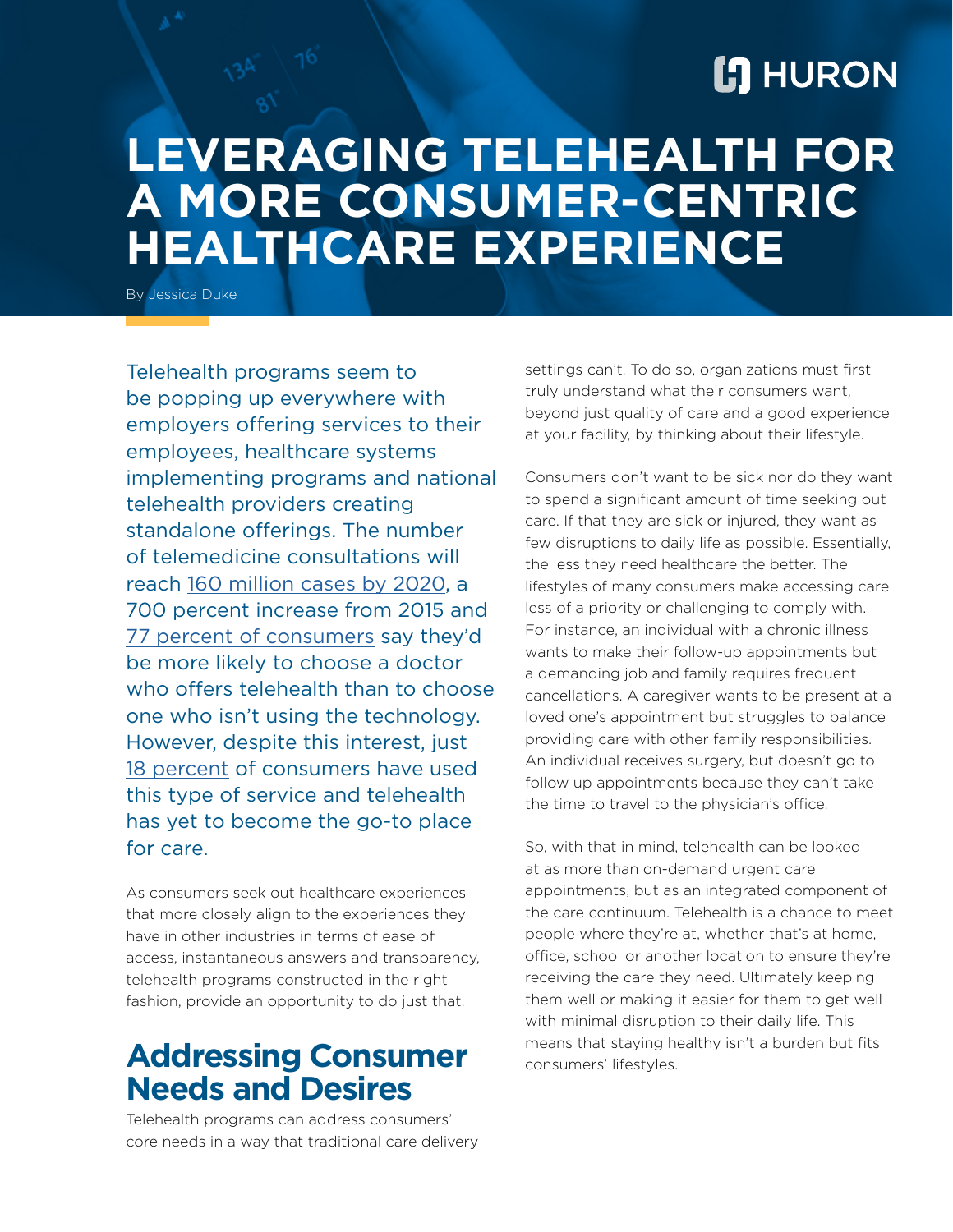## **Telehealth Creates Consumer-Centricity**

Telehealth offerings cover a wide range of services, settings and types of care. Telehealth has been applied across specialties and disciplines, in an inpatient and outpatient setting as well as scheduled and on-demand appointments.

For organizations that don't have a large array of telehealth services, assessing where to begin offering telehealth or how to expand should be looked at in a consumer-centric fashion. A few examples of consumer-centric telehealth services include:

- Virtual sleep studies performed at home offer minimal disruption to daily routines and enable those who can't be away from home to receive this test.
- Lactation consultations for new moms via secure mobile apps help them overcome breastfeeding challenges at the time they need assistance and from nearly any location.
- Tele-intensive care units allow patients to receive higher levels of care without being transferred to another facility, so they can stay close to home. This is especially valuable in rural settings.
- Remote patient monitoring enables patients to record critical health information and share it with a physician virtually, so they can monitor their condition without a formal appointment.

The list of innovative concepts go on and on, but that doesn't mean every organization must offer every service. Instead, look at your consumer population, their goals and objectives and truly understand what's preventing consumers from complying with physician recommendations such as returning for follow-up care, completing a recommended protocol or even seeking out care when they're well.

# **Get Consumer-Centric Offerings to Catch On**

Consumers are interested in telehealth but remain skeptical. For providers, this is a significant barrier that must be addressed. Although a telehealth visit saves on average [\\$100](https://mhealthintelligence.com/news/telehealth-may-save-money-but-its-not-yet-a-necessity-for-consumers) per visit, [66 percent](https://www.mobihealthnews.com/content/survey-consumers-remain-skeptical-telehealth) of consumers are unsure if telehealth services are covered by their insurance. As a result, it's critical for providers to help their consumers gain awareness before the consumer is in a moment where they need care.

To increase adoption, a platform that is consumer-centric is also key. Lessons from other organizations can provide guidance on making telehealth more mainstream.

- **Use on-demand services as a launching point for continuous relationships.** Platforms should be more than just a transactional stop for the visit. Instead, just like e-commerce sites offer recommendations for future purchases, the platforms should showcase other service offerings like nutrition counseling, therapy or urgent care that align with a consumer's lifestyle. This can increase awareness of the services available while also making it easier for them to access this care when they need it.
- **Support adoption of the platform.** The adoption of **Apple's** iPhone, in part, is due to Apple's customer service. At their stores, Apple's customer service representatives don't just sell phones, but they work with customers to set up their phone in a way that meets their needs and respond to questions via online chat services for future follow up. Similarly, in-person assistance with creating a telehealth account and explanations of the telehealth offerings at your organizations as well as online support to troubleshoot challenges could help customers feel more comfortable and understand how to leverage the new technology.